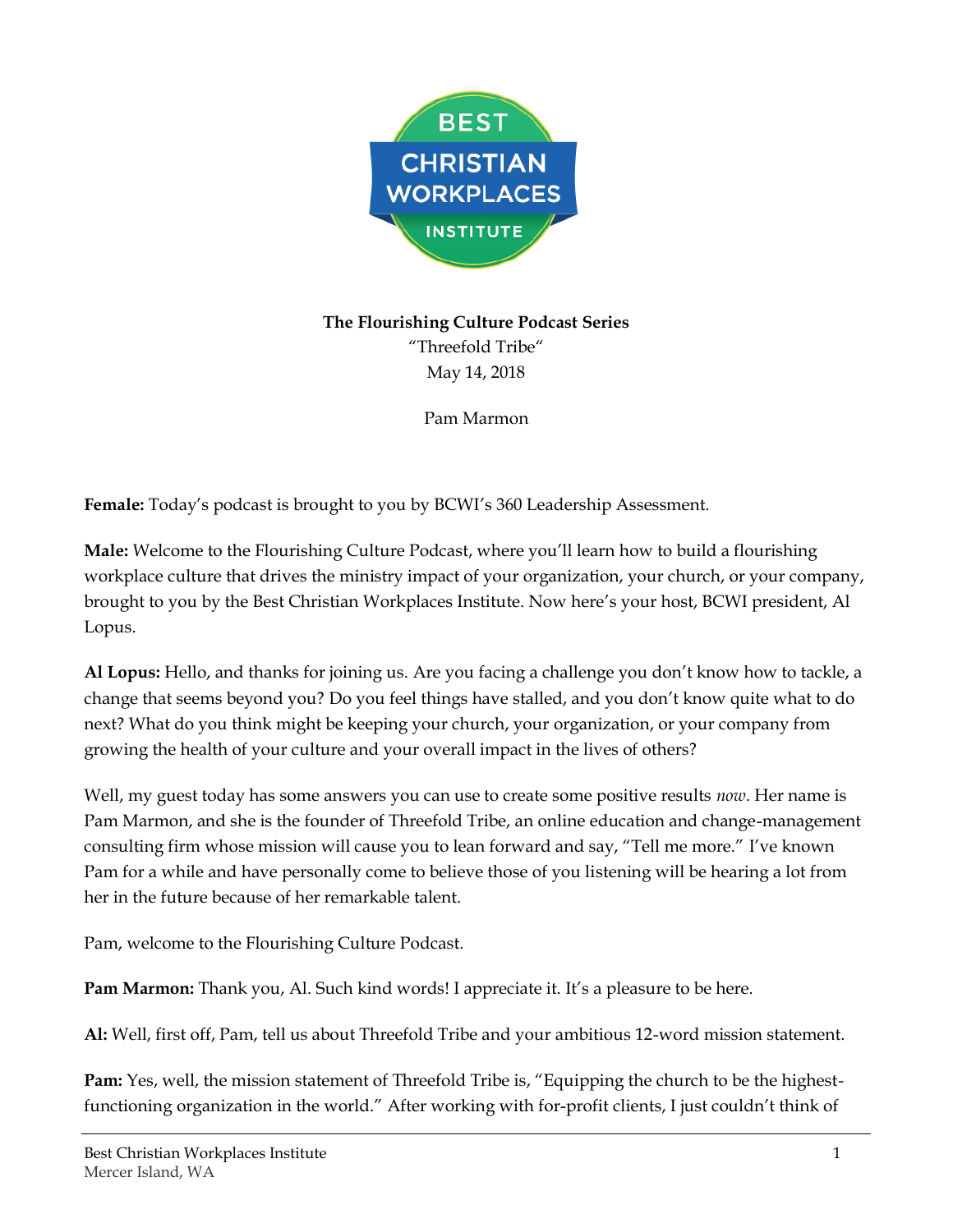one reason why the church *wouldn't* be the highest-functioning organization in the world. So I've made it my mission to provide church leaders with resources to optimize their impact and pursue the Great Commission.

**Al:** Your mission and ours are very similar. Ours is Christian workplaces should set the standard as the best, most effective places to work in the world. Yours is very close to that. So we're linked in that regard. Your topic today on the podcast is highly practical. It's an equipping strategy any church or organization, for that matter, could benefit from. We're going to talk about four steps to achieve the ministry growth for which you are praying. I think all of us are praying for it. "Lord, how do we grow?"

Before you reveal those four steps, Pam, let's step back. Tell us a little bit about your background, which I find fascinating. What led to your current role?

**Pam:** So I have been told I have an accent. I can't hear it personally, but perhaps our listeners have been able to pick up on it. I was born and raised in the former-Communist Eastern European country of Bulgaria. When I was 12 years old, my family moved to America. We settled in Chicago. At the time, I didn't speak English. I didn't understand the culture. As a Christ follower, I certainly didn't know why God brought *me* to America.

I went on to get my undergraduate degree in business from Calvin College and my MBA from Seattle Pacific University. Then after that, I spent over a decade building a career in the marketplace as an organizational effectiveness consultant. No, it's not about being organized (I get asked that often), although it is helpful.

I work with executive leaders of Fortune companies to help them implement organizational change and culture transformations. I'm extremely blessed that my work restores brokenness in the marketplace, and it brings organizational health.

Now about the inception of Threefold Tribe, I remember this very clearly because it was a Sunday morning during our church worship time when the Lord whispered to me, "It's time to build my church." Now to be honest, that didn't really come to me as a complete surprise. I had been volunteering at church since my youth days, but like most people, I didn't go to seminary. So I started to examine, "What skill sets do *I* have to build the church? What could *I* offer that would make a difference?"

At the time, I was teaching at Wheaton College, and I was consulting with for-profit clients. So I took what I knew, which was teaching and consulting, and I set out to create resources specifically designed for church leaders to equip them and to empower them to fulfill the Christian mission. I'd like to think I have a big dream that the church will be the highest-functioning organization in the world.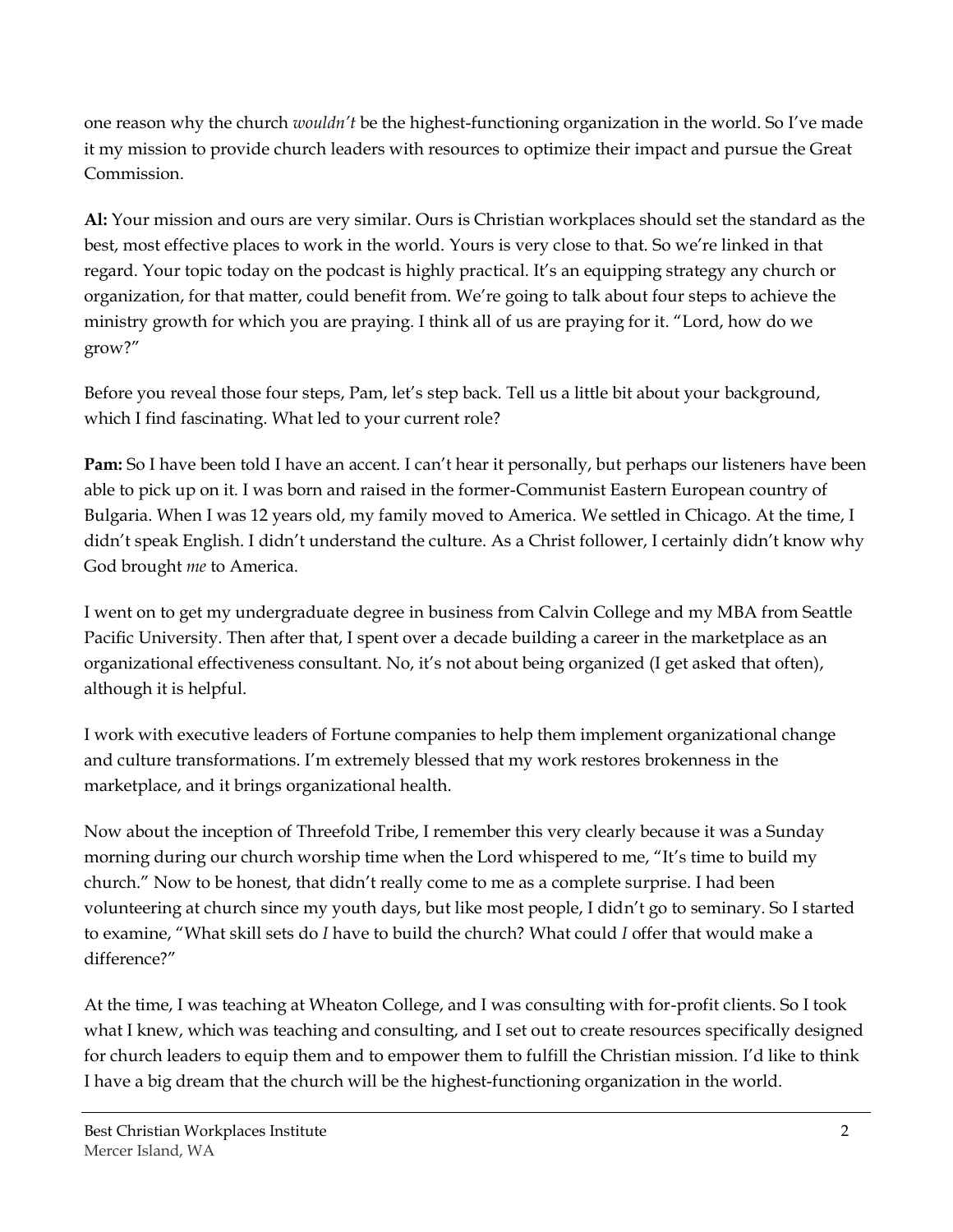I think it's a dream God birthed in me, and I also believe it's a dream God birthed in others. He has called us collectively to pursue that. I think it's a dream worthy of being pursued for the Great Commission. So that is how my love for the church and my passion for healthy organizations brought me to my current role as a guide to pastors, ministry leaders, and church volunteers who themselves are on a daily basis making sacrificial givings to build the church.

**Al:** Well, I have to say, Pam, you have a great background. Calvin, Seattle Pacific University, Wheaton College…those are well-known organizations in the Christian world. It's just really exciting to listen to you talk about the dream God has birthed in you and how you're actually beginning to implement that in the church.

As you got into your role and responsibilities, what were some of the challenges facing churches that motivated you to come up with your four steps to achieve the ministry growth you're praying for? What were some of the pain points churches were feeling whose culture and ministries were not growing?

**Pam:** Well, every church is unique. Certain challenges were emerging on a consistent basis. What I heard from church leaders was that change is hard, and it's constant. I heard people transitions are ongoing, that resources (no matter how large or how small the church) are limited, and that there is never enough time to get everything done. These are big organizational challenges for churches in all stages of growth. So let's unpack them one at a time.

**Al:** Well, I can't wait to learn about the four steps to achieve ministry growth. First, give us the list all four in order.

**Pam:** Absolutely! The prerequisite to achieving ministry growth is always prayer. God loves the church, and he grows the church. We pray for wisdom and guidance. From my experience, the first step is to *build change capacity into the church*. The second step is to *remove culture busters*. The third step is to *learn new skills*. The fourth step is to *tell time where to go*.

**Al:** Oh! We're going to tell time where to go. Yeah! Okay.

## **Pam:** Yes, we will.

**Al:** Yeah! All right. Well, you and I were talking earlier about how the growth of a healthy culture has a lot to do with creating change and managing change. Often we find that an unhealthy culture, a toxic culture, really is resistant to change or growth. When we look at the first step (*build change capacity in your church*), how has your online training and development come into play as you sought to help leaders get their arms around this step?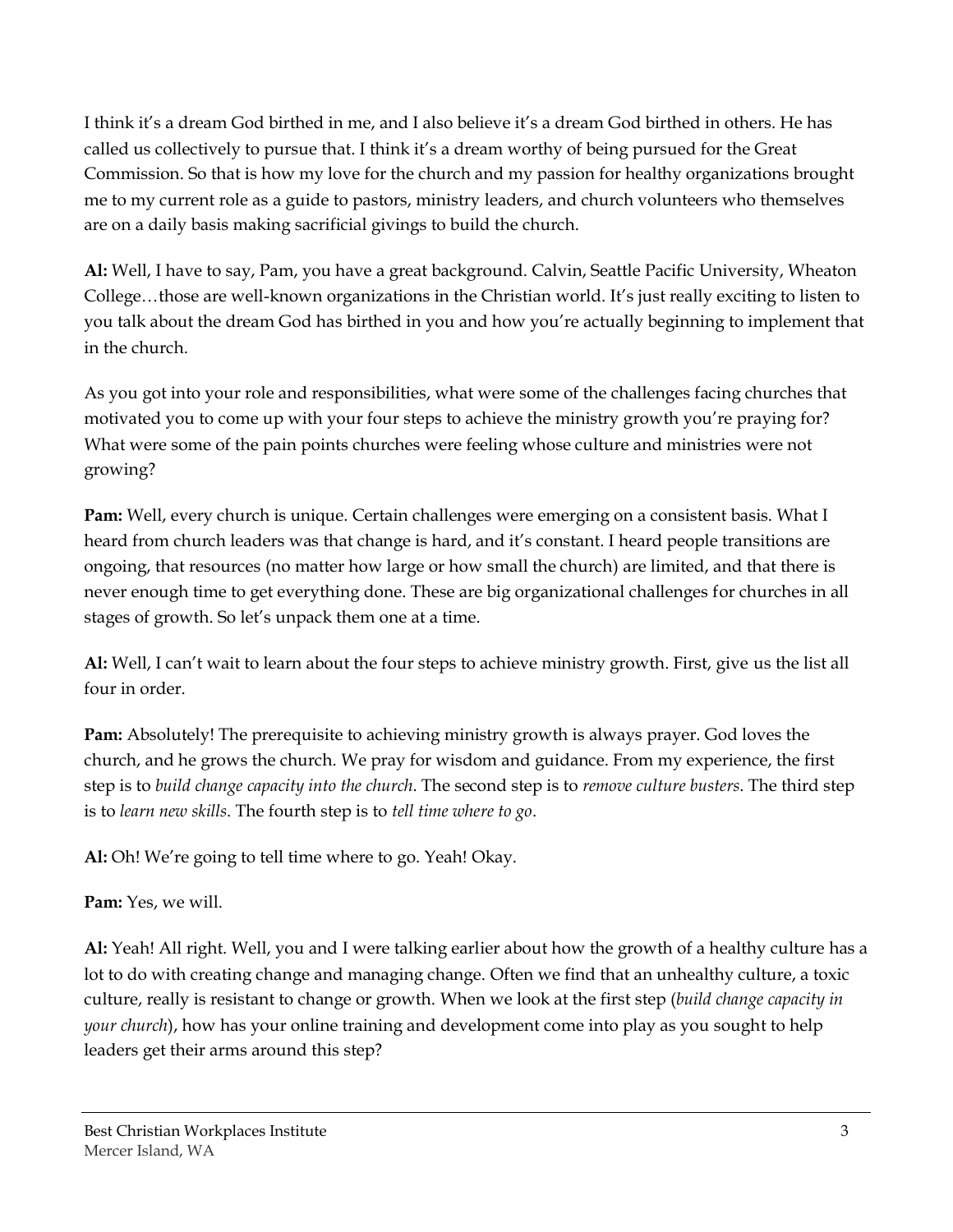**Pam:** As a transformational change leader, I noticed there was a gap in the resources available to my for-profit clients versus my non-profit clients. While most of us have access to books on the topic of change management, the language used in business resources did not properly translate into the church ecosystem.

So I set out to create an online course titled "Lead Change in Your Church" to share my insights of best practices in the field of change management. I needed the course to be comprehensive. It had to be allinclusive and easy to absorb. I needed it to be time appropriate. I just couldn't imagine church leaders spending days in training sessions, so my course is about an hour and a half in length (plus a little bit for homework).

It had to be affordable, and it also had to be available globally so all church leaders have access to build change capability into their organization. The course is designed for anyone who is a church leader and who is leading change. It's peppered with biblical application, and I share how to right size the change management activities based on the type of changes the church is undergoing. The course comes with a self-guided workbook and an Excel toolkit with templates to help church leaders stay organized, on target, and on plan. I also teach this course live for church groups by request.

The reason the first step is to build change capacity into the church is I wanted to solve a problem church leaders felt burdened by. I actually had one pastor say to me change is the silent killer in the church. Wow! What a powerful statement. I just felt like that was something with which I could help. We create change because we have to adapt to our new environment, and we manage change so we don't become obsolete and irrelevant. I felt like this was a critical skill. Without the guide of someone with experience, it can feel overwhelming.

**Al:** Well, Pam, I'll have to say hold on. "Lead Change in Your Church" is a one-and-a-half-hour long online course, which you could read books about this, but it's really not related to the church so much. So any leader can learn about this, and they'll end up with a workbook and a toolkit. They'll be ready to go!

**Pam:** They will be ready to go. Absolutely! That was my goal, and I'm praying it blesses our church leaders.

**Al:** You know, I've been impressed with the new technology related to building online courses. I think we're going to see a lot more of these in the future. I'm really excited you're right in the middle of this and making it work. I've really enjoyed going to your website and seeing what you have to offer. That's the first step.

The second step. You're using a term I love called remove "culture busters." What are you talking about here with culture busters?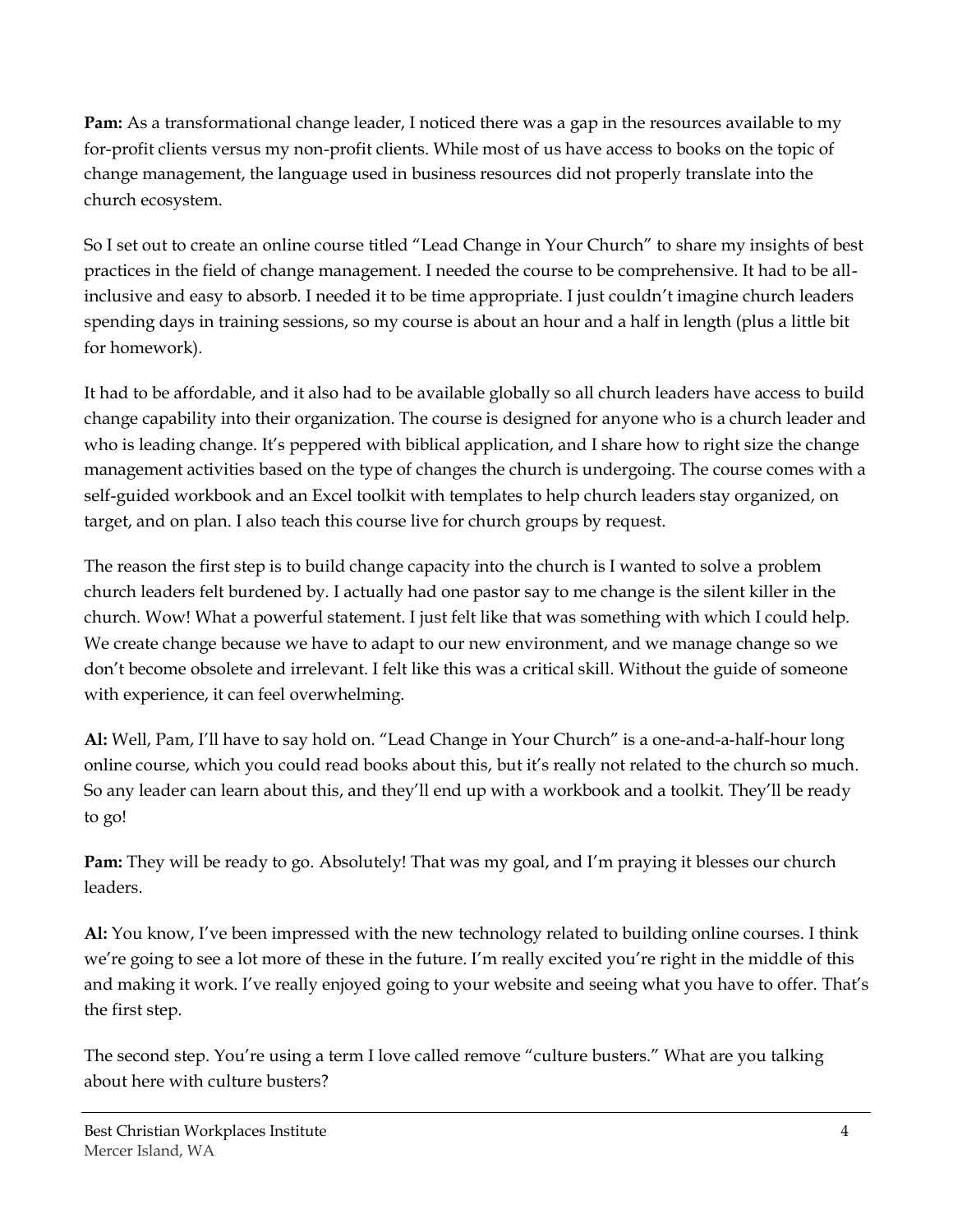**Pam:** Yeah, so the second step has to do with staff and volunteers serving in the church. People transition in and out of ministries for many reasons. As a matter of fact, one of the biggest changes that often takes place in the church is people transitions. While some attrition is normal and it's healthy, high attrition can be a symptom of a serious problem.

We have to ask ourselves, "Is the culture of our church encouraging a higher level of unplanned people movement?" If the answer to that question is *yes*, then we have to ask why. Here are a few things to watch out for. The first one is…

1. *Strict rules about everything*. It communicates lack of trust. Some examples in that would be a strict attendance policy, a six-month promotion path, or strict time-off rules. Now don't get me wrong. Some rules are required to operate. It's when they become so strict and rigid that it doesn't allow people to flourish within the organization. When an organization feels the need to heavily control its staff, good people leave. Those who remain stop generating creative thinking.

2. *Unnecessary bureaucracy*. It leads to increased politics. As organizations grow, layers of leadership oversight emerge. That's normal. Now flat organizations intentionally manage unnecessary bureaucracy, which can lead to increase in politics. Our goal there is to minimize that as much as possible.

3. *Burdensome processes*. It just slows down the church, and it makes things harder to get done. Internal organization processes that are cumbersome, manual, and unnecessary slow down the church. They slow down your people. By automating activities and streamlining processes, churches can become more efficient.

**Al:** I trust you're enjoying our podcast today. We'll be right back after an important word for leaders.

**Female:** Discover your key strengths as a leader, and identify your greatest development opportunities. It's yours with the 360 Leadership Assessment by the Best Christian Workplaces Institute. Gain a true, accurate measure of your own leadership from a biblical worldview. Join the more than 1,000 leaders and their colleagues now putting their 360 insights and lessons to work every day.

You'll receive a comprehensive 40-page report, development guide, and coaching session that will help you reinvigorate and transform your leadership for good. Start today by calling 206-230-8111, or visit us at **bcwinstitute.org**. The Best Christian Workplaces 360 Leadership Assessment. It's your first important step to transforming your leadership effectiveness.

**Al:** All right. Now let's hear more from today's guest. I've done a lot of focus groups in churches, and I have found many people are saying, "It just takes so long to get something done in my church, in my organization." Here you're saying that's a culture buster. We would certainly agree with that. You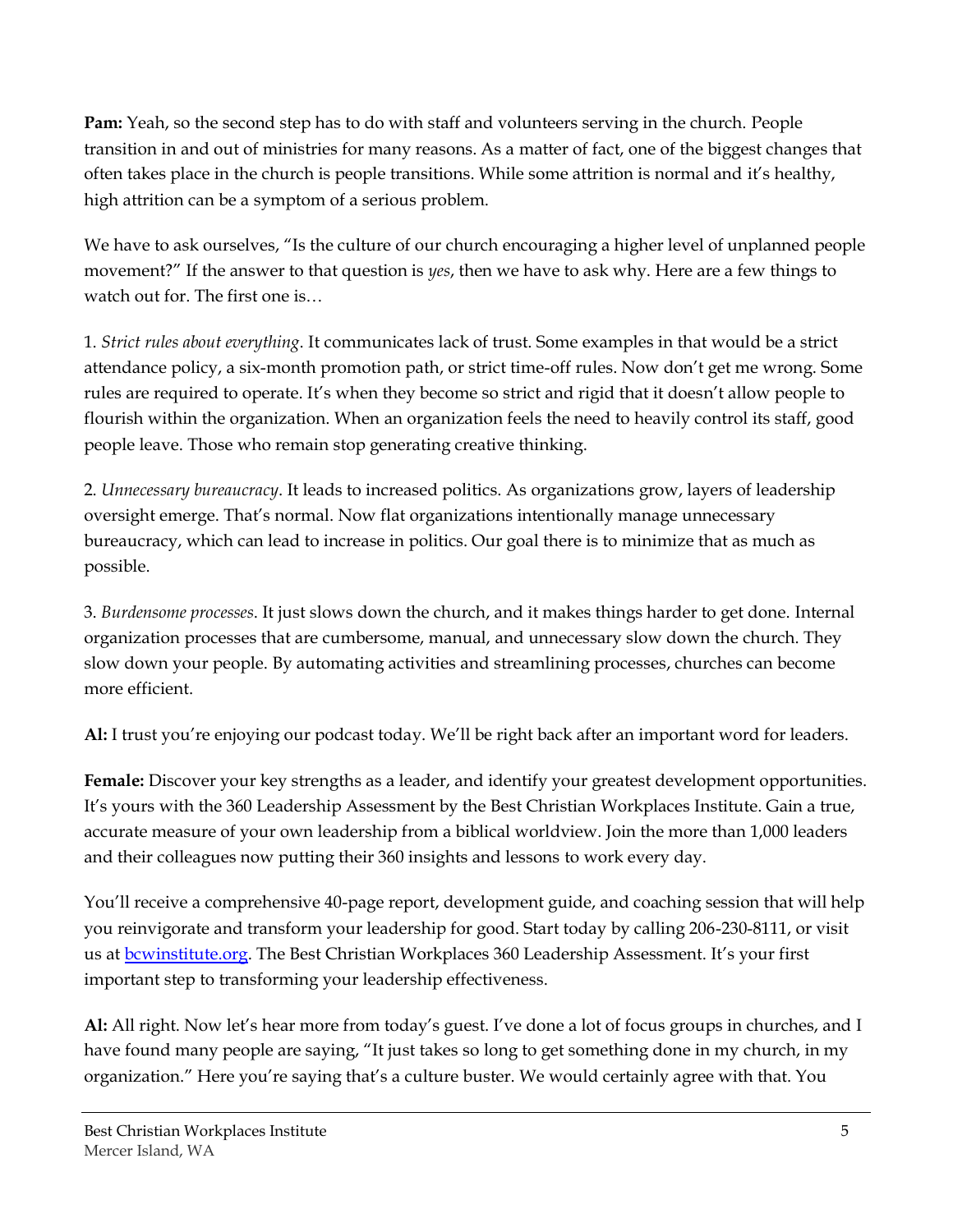know, these strict rules, this bureaucracy that over time gets built in (probably for good reasons at the time) just completely wears itself out. I can see, yeah, remove culture busters. Tell us about the third one, *learn new skills.*

**Pam:** To address the resource challenge I mentioned earlier, it's important to continuously learn new skills and get creative with resources. Now I have to say I'm not an expert on finances, but I am a creative problem solver. I'm also obsessed with learning new skills. More resources do not guarantee solving all your church's problems. It might just mean you're solving more problems.

If we look at Daniel Pink's research on motivation, it tells us people are intrinsically motivated by autonomy, purpose, and mastery. When we master new skills, we expand our capabilities to deliver higher quality work. We may even feel better about ourselves. It takes resources (both human capital and financial) to make resources.

The key here is to cultivate a learning culture. Identify what skill sets your church needs in the future. Encourage and celebrate when staff and volunteers stretch beyond their comfort zone to acquire those new skills sets. Reinventing ourselves can really address some of the resources constraints churches face today.

**Al:** Becoming a learning culture is really critical. Having those opportunities available for your staff is also important. I love your quote about Daniel Pink's research. That very much falls in line with our view of life-giving work that when people do work and they are learning, that brings meaning to their job. That really gives them a sense of mastery and satisfaction.

You know, highlighting the importance of the takeaway value of the fourth step (*tell time where to go*), that's one that really got my attention to start with. Tell us what it means to tell time where to go, because I want to do that.

**Pam:** Absolutely! You may have heard of Dave Ramsey. He often says, "Tell your money where to go." Similarly, we need to tell our time where to go. This is where time management is a required capability for a healthy organization. I believe it starts with our relationship with time. If we continuously say there's never enough time to get things done, well, then it's very likely you're correct.

I challenge us to think differently about time. What if there *is* time to get everything done? Learning how to prioritize activities, tasks, and roles is all rooted in our ability to improve processes and the flow of our work. This part excites me because small adjustments can lead to big time saving opportunities over time, just like small changes can lead to a vastly different trajectory path of an organization.

A great way to start thinking about time management conversation with your staff is to bring your team together for a workshop. I mean, nothing complicated. It's just a meeting. Ask a few questions.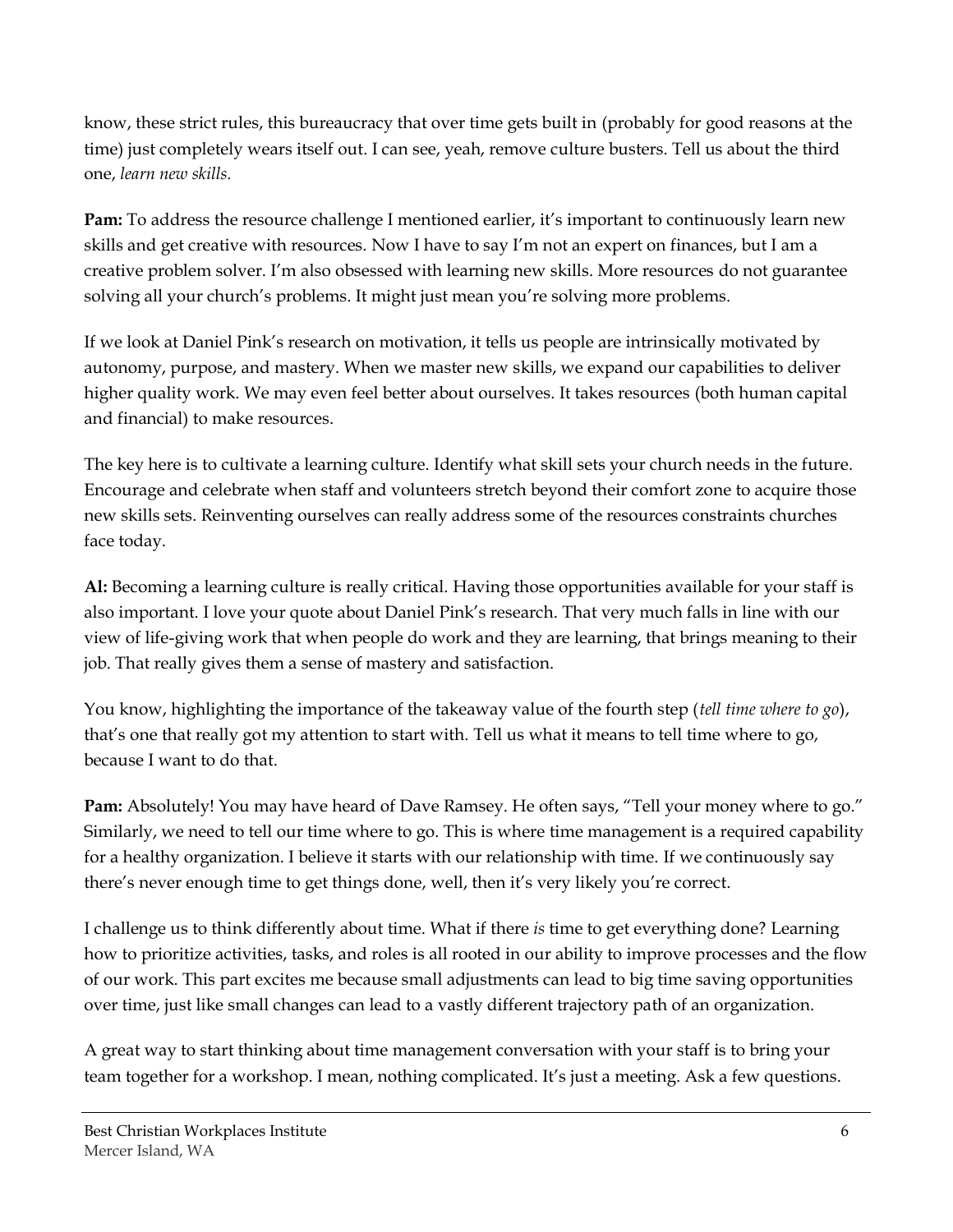Some examples would be, "What is the most time-consuming task of your day? Do you understand how your work fits into the overall process of the team? What bottlenecks do we have in our processes? How can we creatively solve the bottlenecks and address productivity challenges? What metrics can we put in place to make progress?"

Discussions of this nature really empower staff and volunteers. I counsel leaders to outline a decision matrix and spell out who needs to make decisions that are strategic, operational, and tactical. It really brings clarity to the team. As leaders, we really need to be focused on helping our people understand how their role is adding value in the organization and how it relates to the overall mission of the organization.

This is where role clarity saves us time. Simpler, automated processes save us time. Integrated systems save us time. Borrow what works for other organizations, and adapt them to your church's operating model. There is time for everything that is important.

**Al:** The last item (*tell time where to go*), a lot of it's about operational excellence and just what it takes to be operationally excellent. I'll have to say that my experience is that operational excellence isn't on the top of the priority list for many organizations or churches. You're right; it needs to be. To talk about those bottlenecks, to have a decision matrix… I'm sure in your course you kind of outline what one of those looks like. That sounds like good advice.

You know, surely as we've looked at these four steps, I'll bet you have a favorite story involving a church that really got it and began to walk the talk of these four steps of ministry growth. Tell us a story.

**Pam:** Yes. Church leaders are receptive to these ministry growth steps. They are very smart people. They get it. I recently received a note from a pastor of a multi-campus church in the Midwest I work with. She had attended one of my workshops and said the following. I'm just going to quote.

"Our whole team has been impacted by the principles I brought back after attending your workshop. I immediately implemented a few of the practical tools I learned about, and we have seen positive results and collaboration among our team. As a result, we're engaging more effectively with volunteers and inviting them to take more ownership in our church.

The decision-making matrix you shared has turned things around for us. Several volunteers have stepped into roles with more responsibility, and the staff (including myself) has been able to delegate more effectively. The workshop came at a time when I really needed that one fresh idea to inspire me to lead to change. I am so thankful for the investment we made in attending your workshop. It was well worth it."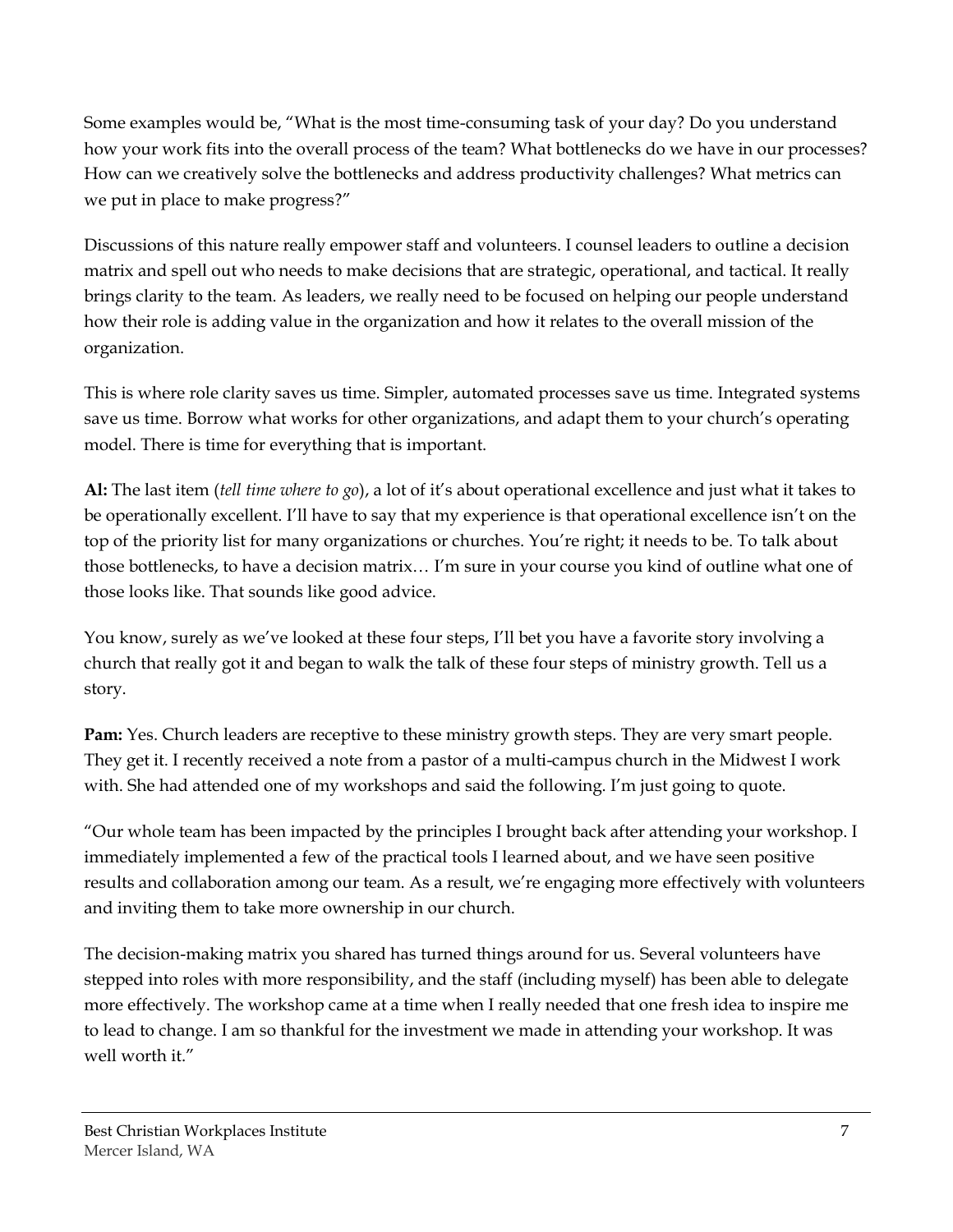My heart melts. I am truly honored and blessed to have received that sort of feedback. Now the pastor of this church was facing several operational challenges, including roles, responsibilities, and process improvement and, thankfully, walked away inspired and equipped to implement changes and see positive results in this church.

**Al:** That's a great story. I'll bet you there has been positive improvement in the way that church runs, especially in that example.

## Pam: Absolutely.

**Al:** Yeah! Pam, what do ministry leaders need to know, understand, and practice about change management, especially when it's the very thing they're praying about? Where does the prayer piece come in to change?

**Pam:** Prayer is our primary response to change. Even good changes can set our productivity back, decrease staff engagement, or increase resistance. All of that can lead to higher costs. When it comes to managing change, leaders play a key role in the outcome. Allow me to share a few highlights regarding the role of a leader during a transformation. I'm just going to list them, but these are definitely worth discussing.

1. *Managing the timing of changes to avoid change saturation*. A lot of organizations I work with are so ambitious. They want to see change happen, so they have saturated their organization. People just can't absorb incremental change. The role of a leader is to be able to align changes throughout the year or the upcoming year so it's staggered and it's not all at once.

2. *Communicate the purpose of change frequently*. The key word here is *frequently*. Leaders often think, "If I just say it one time, that's enough." What we know from research and from practical experience is people need to hear the vision often, and they need to hear it from the leader.

3. *Include team in decision-making regarding the change*. Now clearly not everybody is going to be included. What's important here is the leader is not leading without people following. By allowing people to be engaged, offer feedback, and be a part of that decision-making process, it helps people to transition faster, to get the vision, and to be on board.

4. *Engage staff and attendees as appropriate*. This question here for us as leaders is to identify, "To what degree does my staff need to be engaged? To what degree do all attendees of my church need to be engaged? What do I hope to accomplish through that engagement, and what's the most appropriate way to engage them?"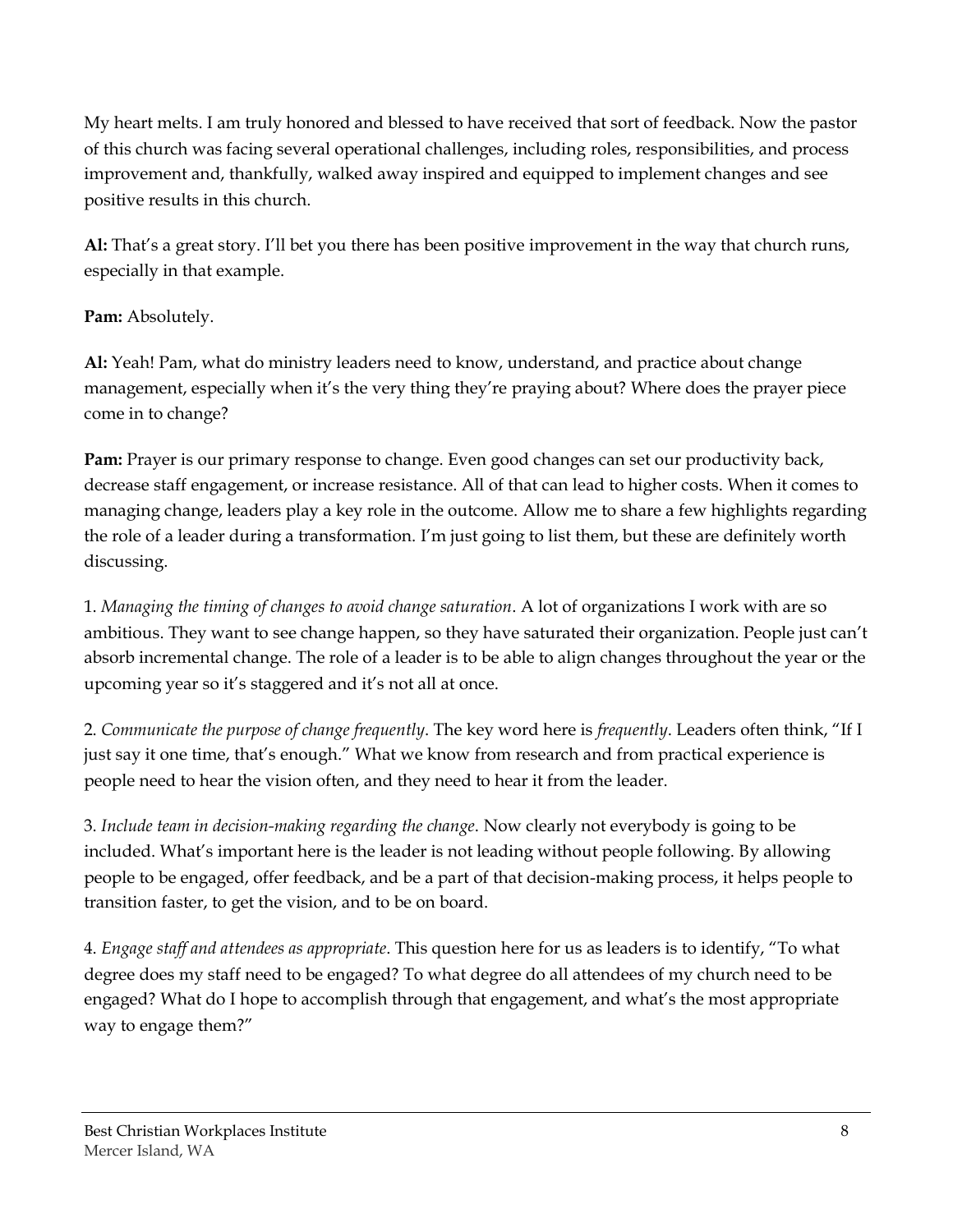5. *Acknowledge people's reactions*. It's very normal for people not to be excited about every change (obviously). Allowing people the space to grieve the loss of whatever has changed is a wise thing for us as leaders to do and then also allowing them to celebrate the excitement of what's ahead.

6. *Allow people to process the change*. One thing I teach in the courses is called the *change curve*. It's a path we undergo as we transition from different stages of understanding the change. So allowing people to go through that entire process and not expecting them overnight to be excited, on board, and supportive of the change.

7. *Understand resistance, and manage expectations*. The key here is really to be able to understand before you manage, because if we know the root cause of resistance, our strategy of how we manage those expectations and those behaviors will be different.

8. *Ask for feedback*. It's always important to ask but also to be listening to that feedback and to do something with it. Following that is…

9. *Reflect on what is working and what needs to pivot*. As leaders, we know we can plan out what the change is going to be, but the reality is it's going to change. We're continuously looking for feedback, listening, adapting, and changing so the final outcome is really our desired outcome. Then the last one on this list is…

10. *Celebrate wins along the way*. Even the small ones are so important, because if you're leading a large transformation that's going to take six months or a year or more, you want people to contain that momentum throughout the duration of the change. Sometimes the small wins along the way really help people to move forward.

This seems like a very long to-do list, and I apologize for that, but I have to say it's hard work. But church leaders are not alone. I elaborate on all of this in the "Lead Change in Your Church" course.

**Al:** Well, I like that list, Pam. Ten ways leaders can lead change. You'll find these 10 items outlined in the show notes, so please go back and take a look at those. You know, Pam, we at BCWI are grateful to serve some fairly large churches where many of our listeners work and serve. How do larger churches and organizations you've worked with successfully tackle major change initiatives? Is there any secret you've seen?

**Pam:** Surprisingly, the process is the same. The scale changes, the complexity increases, but the fundamental principles of change management are consistent regardless of the church size. Now here are a few things I have seen work well in large churches and large organizations.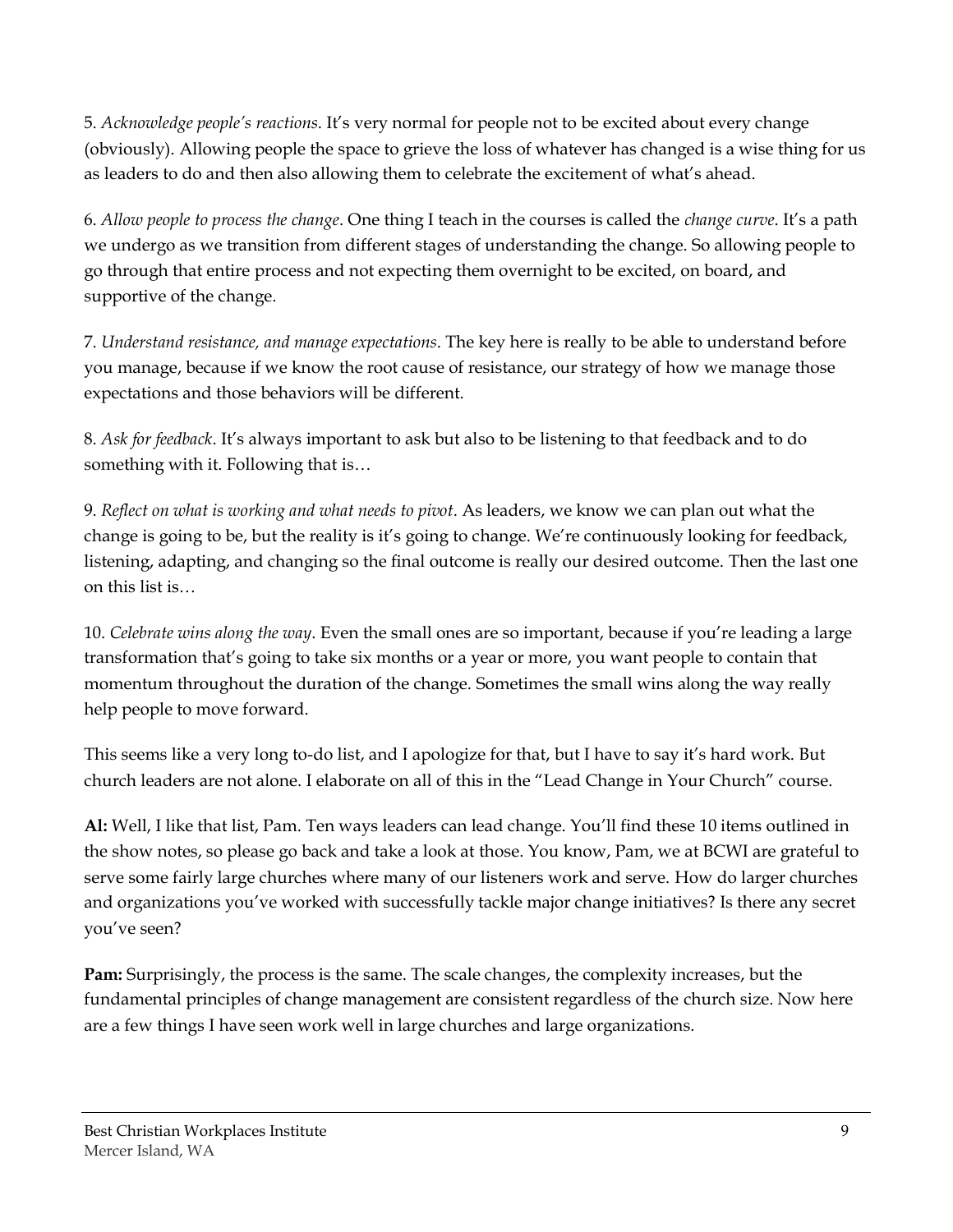1. *The executive sponsor is visible and is supportive of the change*. That is incredibly important. We know from research the number one reason why projects fail is because of lack of this executive sponsorship. It's really critical the executive sponsor is visible and supportive.

2. *There is a compelling vision for the change*. Perhaps a burning platform that creates a sense of urgency people can rally around. Without that burning platform and urgency, change doesn't go as well.

3. *Communication flows freely throughout the organization*. We have tailored messages by audience based on the level of impact. That one is really important because we want to allow information to go both up and down and be shared in a way that really allows people to receive what they need to receive.

4. *People are invited to engage in a dialogue and to take ownership of the change*.

5. *There is adequate training in place if needed*.

6. *Results are measured, and the course is adjusted as needed*.

**Al:** Six things that need to work when you're making change in a larger church or an organization. You know, Pam, also you mentioned you've done this work with Fortune companies. Without mentioning any names, give us an example or two of where you've been able to see change work using these techniques.

**Pam:** Absolutely! Yeah, I can think of one of my clients right now. It's a very large non-profit organization that was changing their operating model and system implementation. All of these six steps were addressed individually because they're so important to the organization and to the people.

That particular organization strived for excellence, almost actually perfection, which we know isn't attainable. That type of culture was so ingrained that the detail that went into each one of these steps was very thought-out and very thorough. The result also was proving to be true.

**Al:** With this level of planning, it's important to have it in order for the outcome to be positive. I can see that! You know, at the Best Christian Workplaces Institute, we believe a healthy culture is a true and worthy end in itself. We also believe a healthy to flourishing culture leads to organizational growth and greater ministry impact. How has growing the culture of one of your church or organizational clients influenced your own culture even as a sole proprietor? What I'm getting at really is how has it influenced you personally?

**Pam:** It has given me a great appreciation for the intentional leader who invests in their organization's culture. It has also inspired me to grow deeper in my own personal knowledge and understanding of organizations so I can add greater value to those who I serve. It takes one person to ask God, "What can you do with my skill set, and how can you build the church with what you've given me?"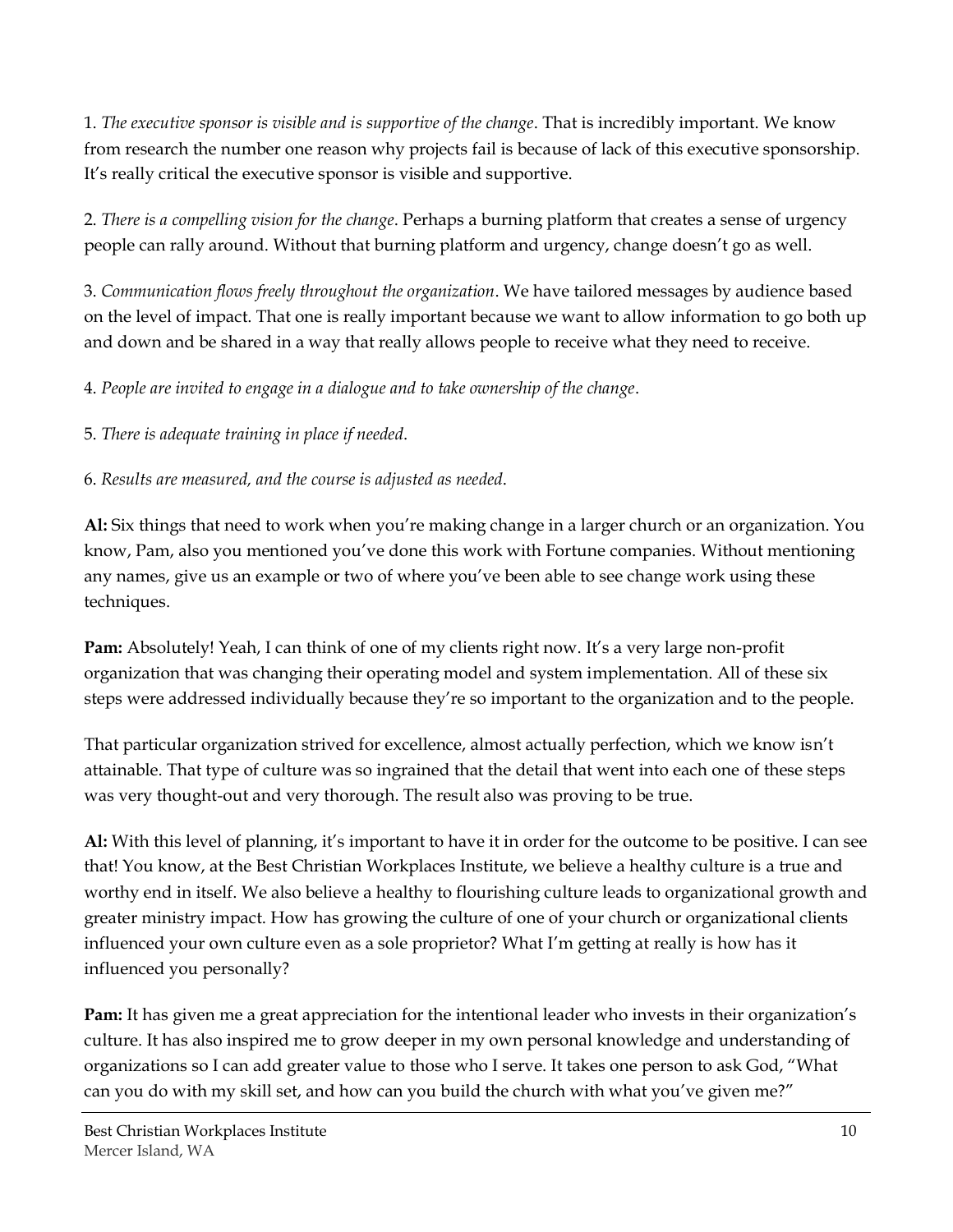Many organizations start out as sole proprietorships and grow to meet the demands of the market. As we grow, our hope is the culture of Threefold Tribe (whose name was actually inspired by Ecclesiastes 4:12, "…a threefold cord is not quickly broken") would emulate long-lasting impact, partnerships, trust, and obedience (obedience to the call God has for all of us and obedience to the Great Commission).

**Al:** Long-lasting impact, partnerships, trust, and obedience. Those are great things. Pam, you know, we've really enjoyed what we've learned today. We love these four steps. You know, building change capacity in the church or really any organization we serve. You're able to remove, and we need to remove, culture busters. Certainly we need to have a learning culture where everybody is learning new skills and getting mastery, which provides good sense of life-giving work.

Fourth, to tell time where to go. Again, I just love that. It reminds me of my dad's saying, "Not only work for money, but make money work for you." Maybe here we tell time where to go, and we make time work for us. How can our listeners find out more about your course and where to sign up for it?

**Pam:** Our listeners can find the course "Lead Change in Your Church" online at [threefoldtribe.com.](http://threefoldtribe.com/) As a gift to our listeners, there's a 20 percent off coupon code for our listeners who are interested in the course: FLOURISH. We look forward to serving you and having you participate.

**Al:** Wow! That's great. You go online to [threefoldtribe.com.](http://www.threefoldtribe.com/) After you sign up for the course there's a code called "FLOURISH" to type in. That will give you a 20 percent discount. Tell us the price of the course, Pam.

**Pam:** The course is priced at \$79.

**Al:** Okay! Then a 20 percent discount on that. It's an hour and a half long. It will give you all of this information and more so you can begin to implement change in your organization, the change you've prayed for. Pam, given all you've experienced in the ongoing transformational greater health of culture, give us one thought you'd leave with ministry leaders.

**Pam:** Don't fear change. Fear *lack* of change, which leads to organizational death. Equip your people to lead transformations. Above all, pray.

**Al:** All right. Pam Marmon, founder and head of Threefold Tribe, equipping the high-functioning church, thank you for sharing your wisdom, insights, and stories. Thank you for extending your ministry to leaders who have been listening, benefiting, and praying for change for a long time. Thanks for all you've shared with us today.